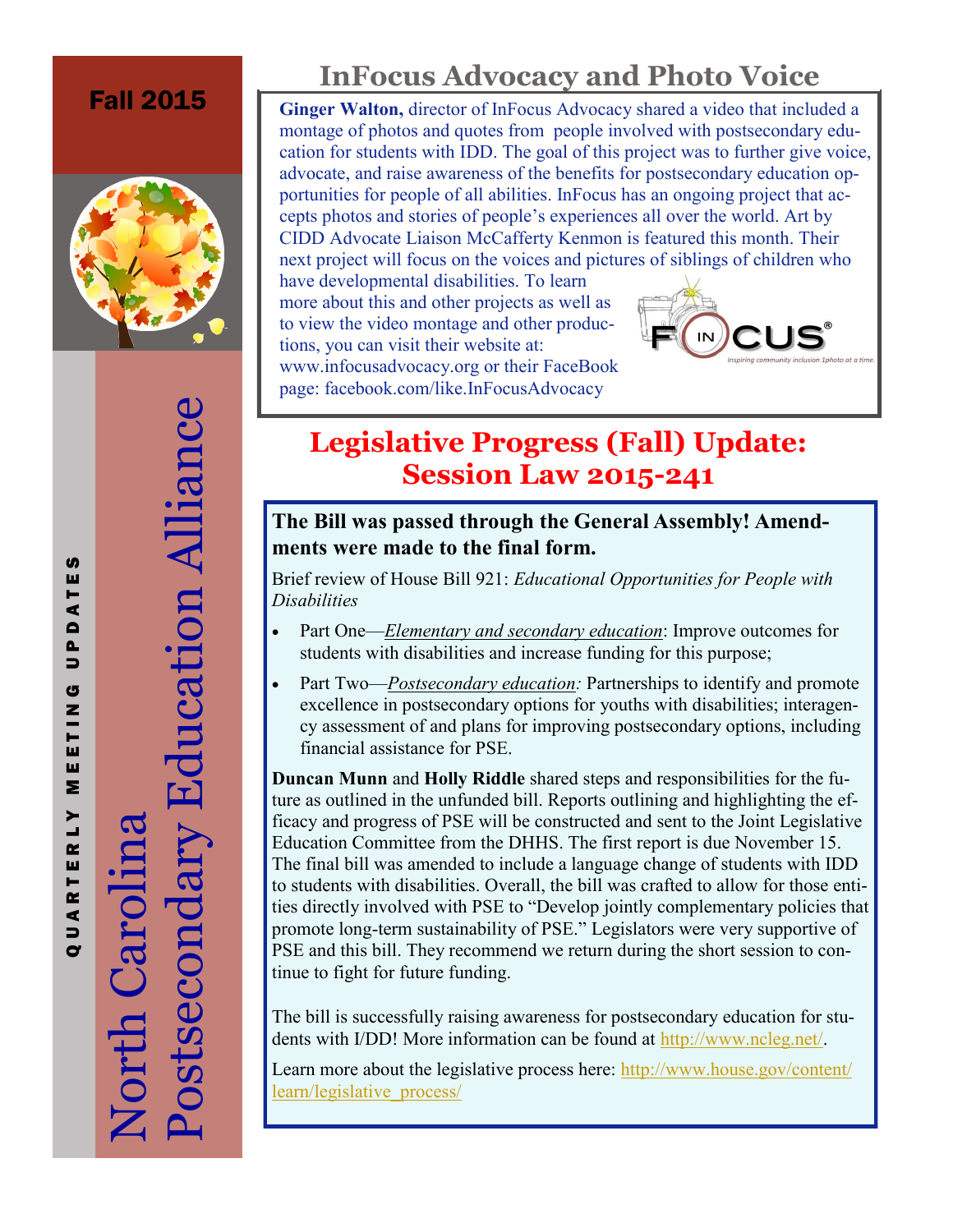### **New Developments and New Directions**

For this Quarterly Meeting, we allotted time to gather and collaborate in four groups about issues pertaining to PSE. These groups specifically addressed the topics: Current Status / New Developments, Current Challenges, and Next Steps. The four groups consisted of: 1. Policy Focus (Facilitated by **Duncan Munn),** 2. Community College Changes (Facilitated by **Trudie Hughes**), 3. Family Involvement (Facilitated by **Betsy Crais**), and 4. Employment: Workforce Innovation and Opportunity Act and PSE (Facilitated by **Stephanie Hanes**)

## **Putting it All Together**

#### **Policy Focus**

Current Status: SL 2015-241 was passed! PSEA will help review reports due to legislature from DHHS. We need to develop a committee to oversee the five initiatives of the bill.

Challenges: How can PSEA become more involved? How to support a sustainable foundation for PSE in NC? How do we target needs without slowing down overall process? Which legislators can we ask for support?

Next Steps: We need to forge connections with legislators who supported bill. We need to help review

and submit input for current and future reports. A PSEA committee can chart how PSEA can support the bill initiatives.

#### **Group: Family Involvement**

Current Status: Limited awareness from parents about PSE. Need to utilize ThinkCollege and other web resources to connect to PSE options.

Challenges: How to share info with parents early in the process. Reaching parents of young children during busy life schedules. Helping families to define their own dream for PSE. How to address parental fears and protectiveness. Increasing an awareness of financial support options.

Next Steps: Improving current fact sheet. Helping students become advocates in their IEPs. Self-Advocates presenting at conferences. Using the Transition grant to support outreach efforts. Collaborate with other organizations.

#### **Community College Changes**

Current Status: Caldwell CC has students in sheltered workshops and community classes. Cape Fear CC is interested in Pathways. Wake Tech offers academic classes and Pathways. College of Albemarle has PACE Program.

Challenges: Currently has a loss of students and lack of marketing to transitioning students. How to create Pathways. Marketing who we are.

Next Steps: More English as Foreign Language Gains. Rebuild and regroup with student base. Help students transitioning to GED, work, etc. Foster

> more curriculum and admin buy in to programs. Create clear orientation process to students. Create more hands-on experiences such as internships.

#### **Employment: WIOA and PSE**

Current Status: Witnessed an increase in people with disabilities being hired. Pre-Employment Transition Services (PETS) is

funding programs for PSE-ready experiences. Employer driven initiatives in workforce development.

Challenges: Transportation concerns for people with disabilities. Benefits counseling needed (IE: coordinating SSDI and amount of hours worked). Creating awareness of available postsecondary programs. A need for employment outcomes research. Educating employers about disabilities in the work force.

Next Steps: PSEA will support peer mentorship, self -determination, and advocacy activities. PSEA should help promote the importance of benefits counseling.

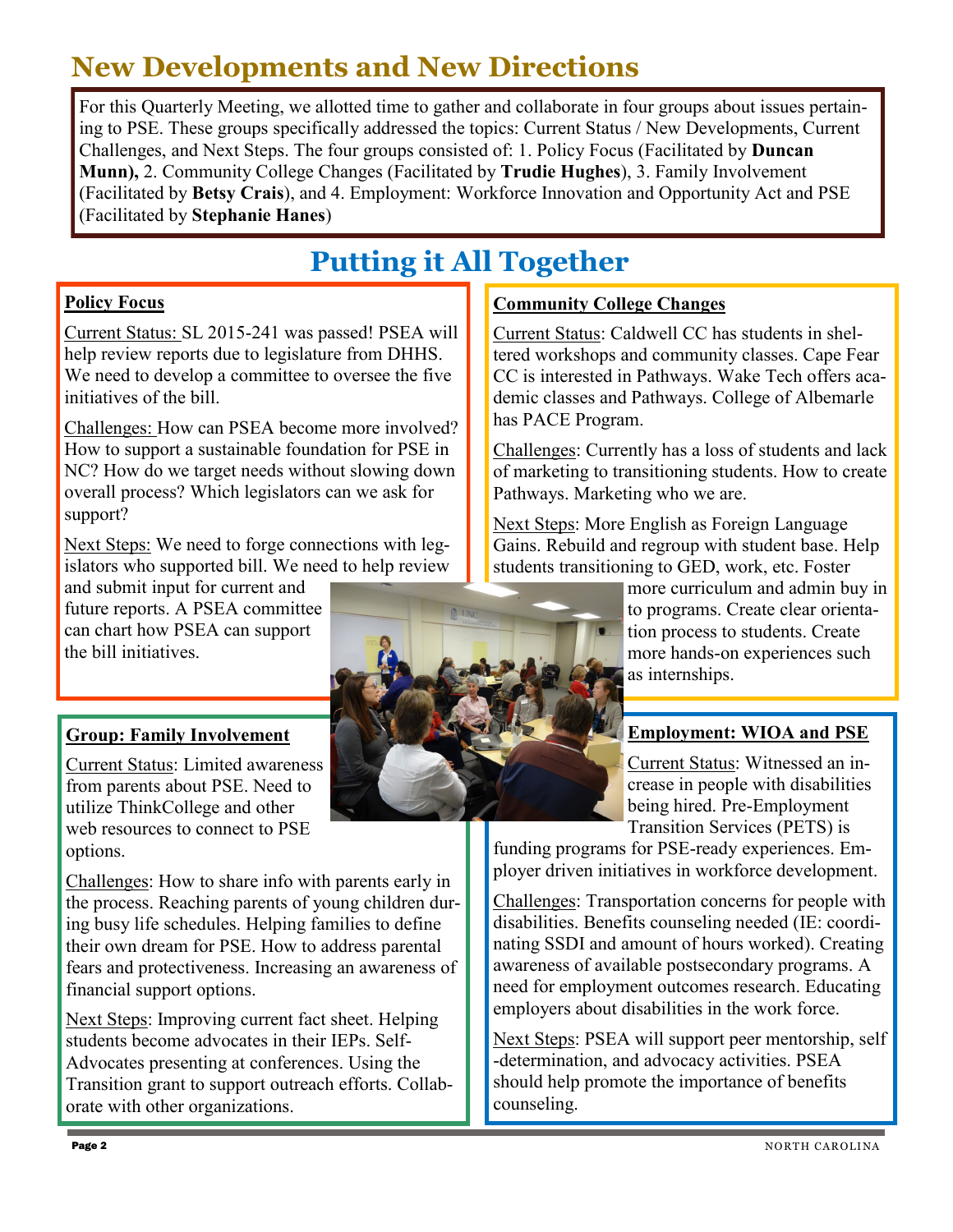# **Member Updates**

**Anna Ward** reports that Appalachian State has been awarded TIPSID funding! The Scholars with Diverse Abilities Program (SDAP) will be collaborating with Caldwell Community College as a satellite moving forward with PSE programs at both locations. **Christie Arney** of Caldwell Community College reports that this collaboration allows students to access courses on both campuses.

**Michele Hall** stated that Wake Tech has applied to establish a Project SEARCH program which provides training through internships.



**Bryan Dooley**, board member of the Adaptables Independent Living Center in Winston-Salem, met with representatives from Beyond Academics (BA) to discuss collaboration between the YES program serving youths in local schools and BA. Mark Steele, Adaptables director, strongly supports PSE.

**Kenneth Kelty** spoke at the NC Recreational Therapy Association Conference in Wilmington about summer camp and recreational therapy programs becoming more inclusive. He reflected on his experiences as a UP participant at Western Carolina University.

**Deb Zuver** reported that a PSEA planning group continues to meet and strategize about a PSE program at UNC-Chapel Hill. The group includes representatives from Allied Health, School of Education, and the community.

**Robyn Dorton** announced that PSE graduates are welcome to participate in their local First in Families (FiF) board.

**Emily Kertcher** and **Deb Zuver** presented at Southwest Disability Conference in New Mexico about college opportunities as a civil right.

**Freda Lee** announced that the Council on Exceptional Children (CEC) promotes transition through the NC Division of Career Development and Transition (DCDT). Grants provide seed money for transition efforts. For more information visit [www.ncdcdt.org](http://www.ncdcdt.org/) The Lighthouse Award recognizes those across NC working towards transition for students with IDD.

**Donna Yerby** reported that ACE (Accessible College Experience) at Western Piedmont CC was discontinued this fall with leadership at WPCC citing funding as an issue. ACE was the only community college in NC that was a Certified Transition Program (CTP). The PSEA will continue to support efforts to explore this issue further.